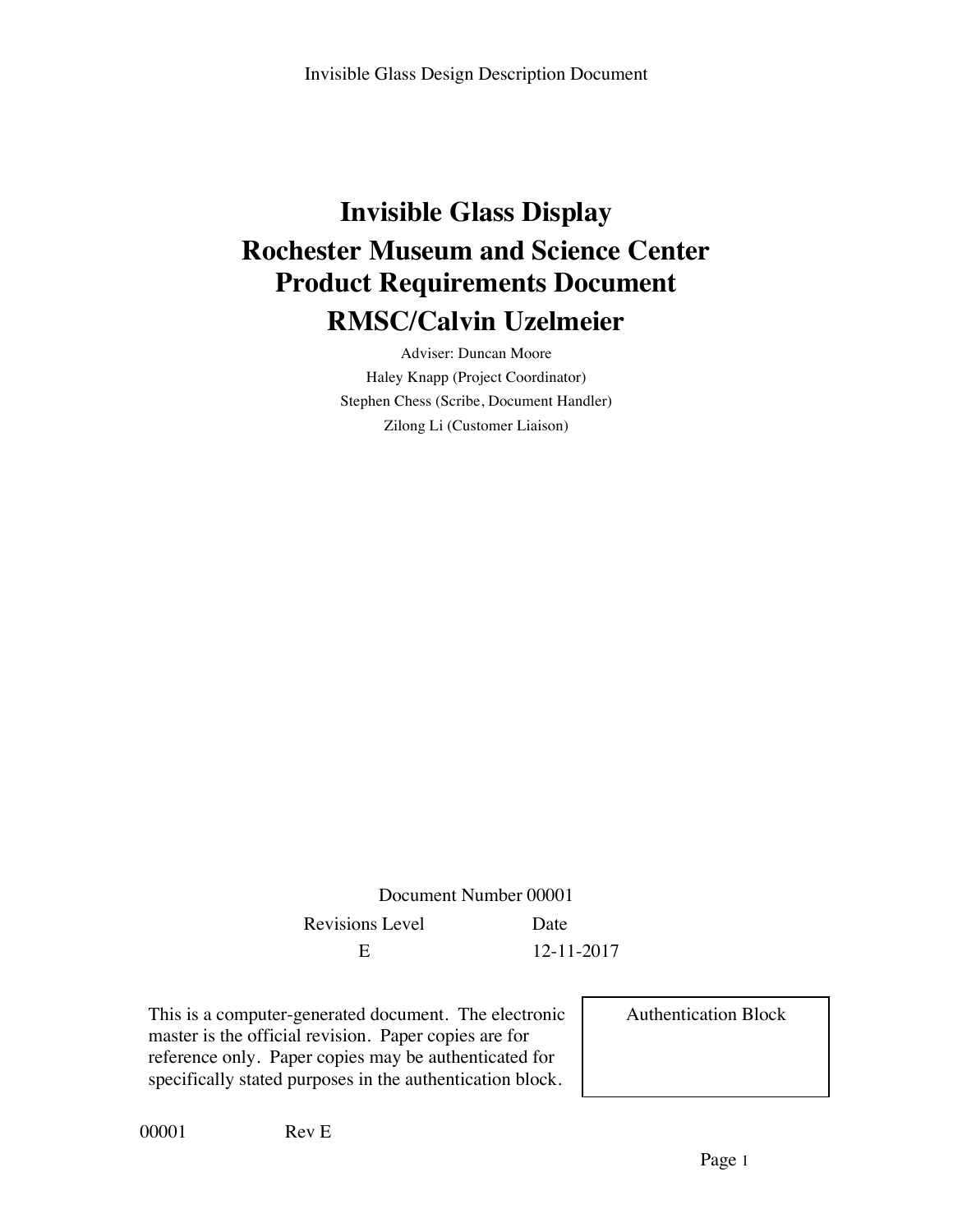## Invisible Glass Design Description Document

|               | Rev Description            | Date       | Authorization |
|---------------|----------------------------|------------|---------------|
| A             | <b>Initial PRD</b>         | 11-01-2017 | <b>HNK</b>    |
| B             | Space                      | 11-15-2017 | <b>HNK</b>    |
|               | Number of Liquids          |            |               |
|               | Turnover Time              |            |               |
|               | <b>Testing Preferences</b> |            |               |
| $\mathcal{C}$ | Adviser                    | 11-29-2017 | HNK.          |
|               | <b>CAD</b> Model           |            |               |
|               | Table of Contents          |            |               |
|               | If Time Allows             |            |               |
| D             | Timeline                   | 12-11-2017 | <b>HNK</b>    |
| E             | <b>Addition of Photos</b>  | 12-15-2017 | <b>HNK</b>    |
|               | <b>Update Introduction</b> |            |               |
|               | <b>Update Materials</b>    |            |               |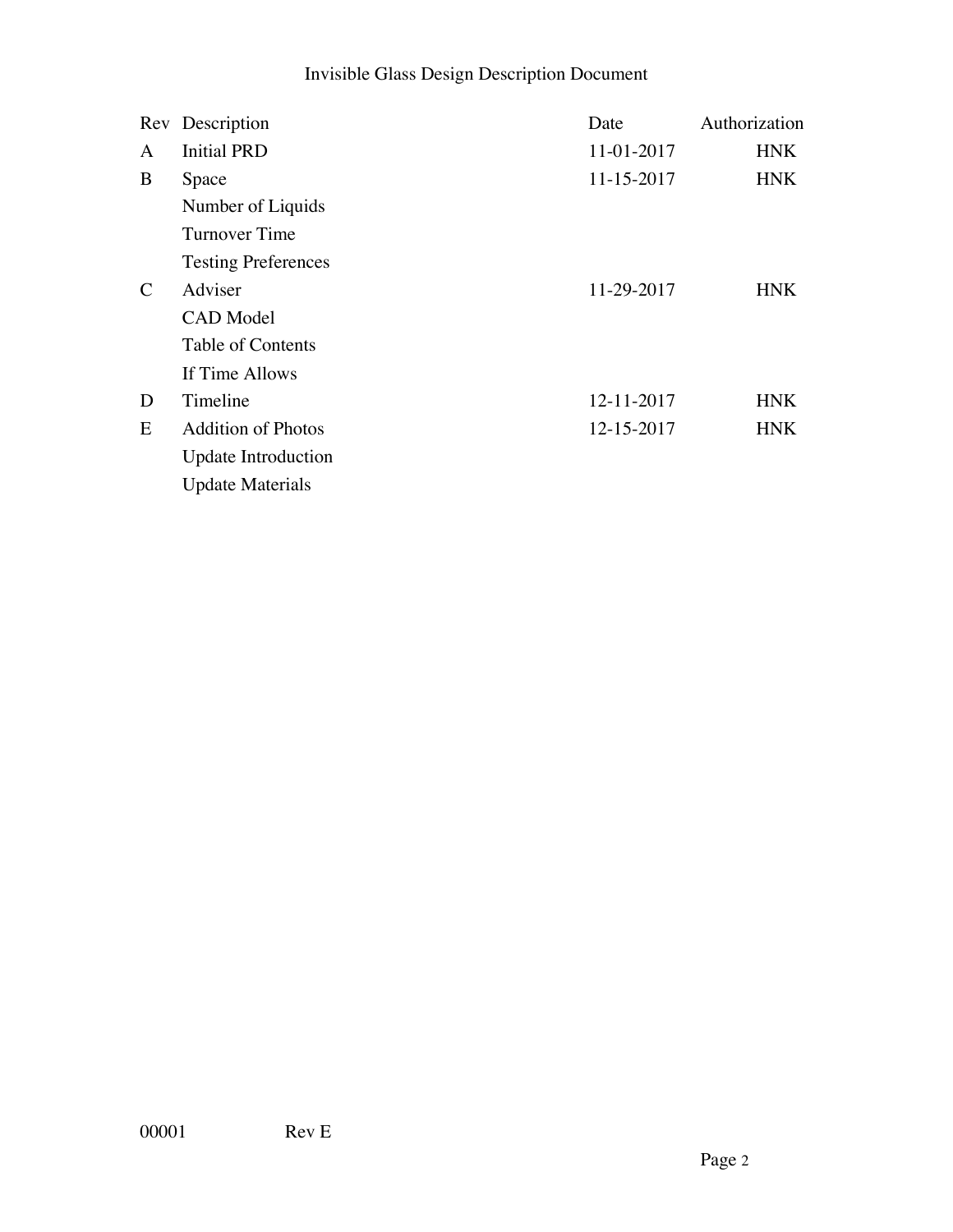## **Table of Contents**

| Introduction:                                              | $\overline{4}$ |
|------------------------------------------------------------|----------------|
| Vision:                                                    | $\overline{4}$ |
| Environment:                                               | $\overline{4}$ |
| <b>Regulatory Issues:</b>                                  | 5              |
| Fitness for use:                                           | 5              |
| It is Desirable That                                       | 8              |
| Group Responsibilities:                                    | 8              |
| Materials:                                                 | 8              |
| Materials are subject to change over the course of testing | 8              |
| Timeline:                                                  | 8              |
| References:                                                | 9              |
| Appendix:                                                  | 9              |
|                                                            |                |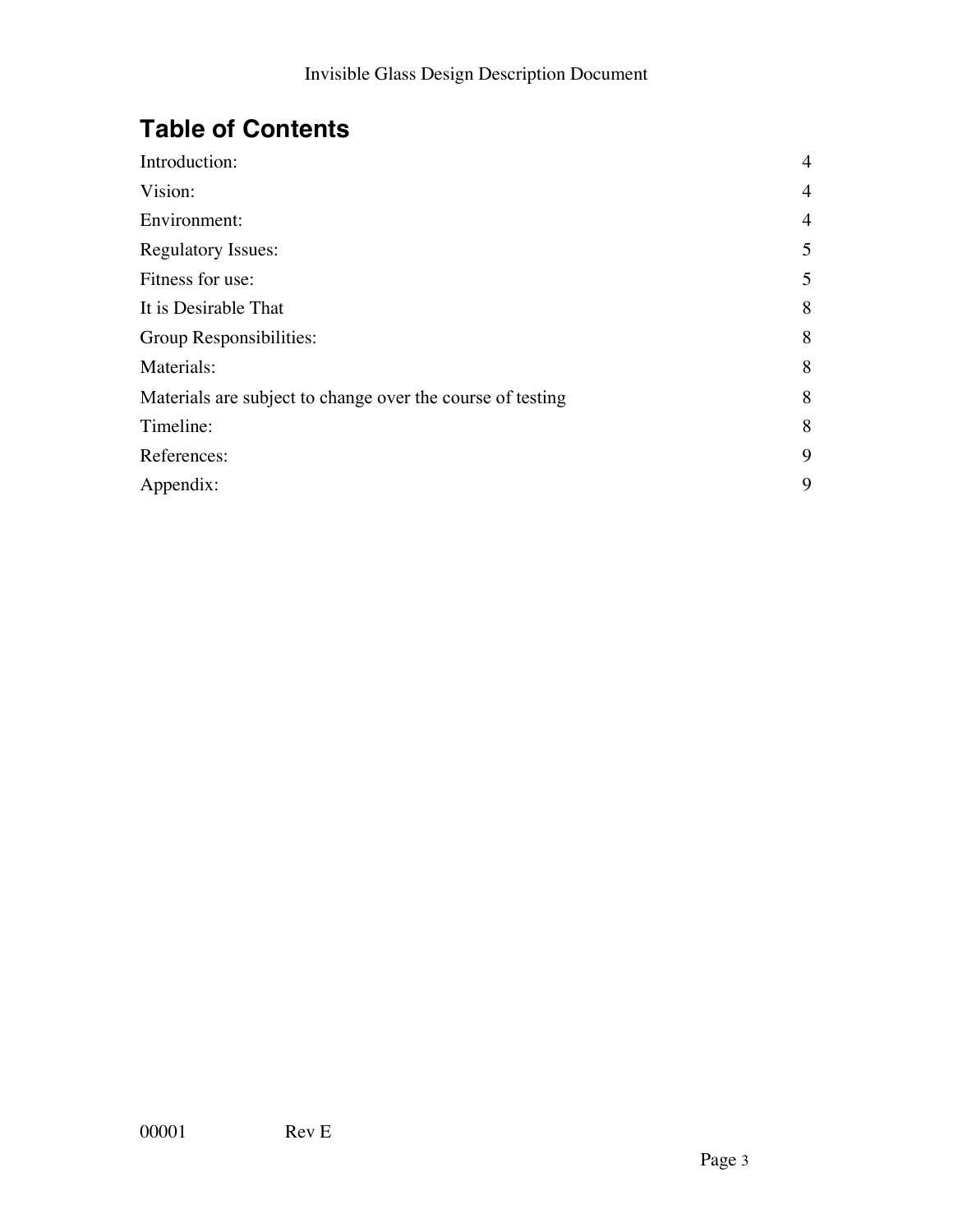#### **Introduction:**

The invisible glass display is a designer driven product with approval given from the Rochester Museum & Science Center. The display needs to be based on a locally developed technology and/or highlights a female innovator in optics. The design is inspired by Katherine Blodgett's work on antireflective coatings. Input for the design has been taken from Calvin Uzelmeier, a representative for the museum, as well as Duncan Moore, a past member of the board for the museum as well as the adviser for the project. Its design is dependent on being able to withstand consistent use (and misuse) while being educational, engaging, and entertaining to the public – both children and adults.

Katherine was the first woman to earn a Ph.D. from the University of Cambridge which she was awarded in 1926. She was able to utilize her work at the GE Research Lab in Schenectady, NY on monomolecular coatings to help improve several optics including glasses and cameras. She has been awarded a long list of awards consisting of the following:

- 1. Progress Medal. The Photographic Society of America
- 2. Achievement Award of the American Association of University Women
- 3. Outstanding Woman of the Year. American Woman Magazine
- 4. Garvan Medal of the American Chemical Society
- 5. Boston First Assembly of American Women of Achievement honored scientist
- 6. Honorary Doctorates: Elmira College, Western College, Brown University, Russell Sage College

She has also contributed to work on the improvement of the light bulb alongside Irving Langmuir as well as work in plasma physics. Her invention of non-reflective glass in 1939 which is the inspiration for the museum exhibit, was created by building up a 44 molecule thick film of barium stearate on glass. The concept behind this is the fact that the reflecting waves off of the glass and anti-reflective surface destructively interfere by carefully engineering the thickness of the film.

## **Vision:**

The exhibit engages visitors with the concepts involved with invisible glass. This is meant for the women in science exhibit which is to premier in 2020.

## **Environment:**

As an exhibit, it it must be hands-on for the visitor and be both entertaining and educational, it needs to operate in the following environment:

## **Temperature**

Room temperature (20-25 degrees Celsius) **Relative Humidity** Standard room humidity (40-60%) **Space** Preferably smaller than  $9$  ft<sup>2</sup> (floor space)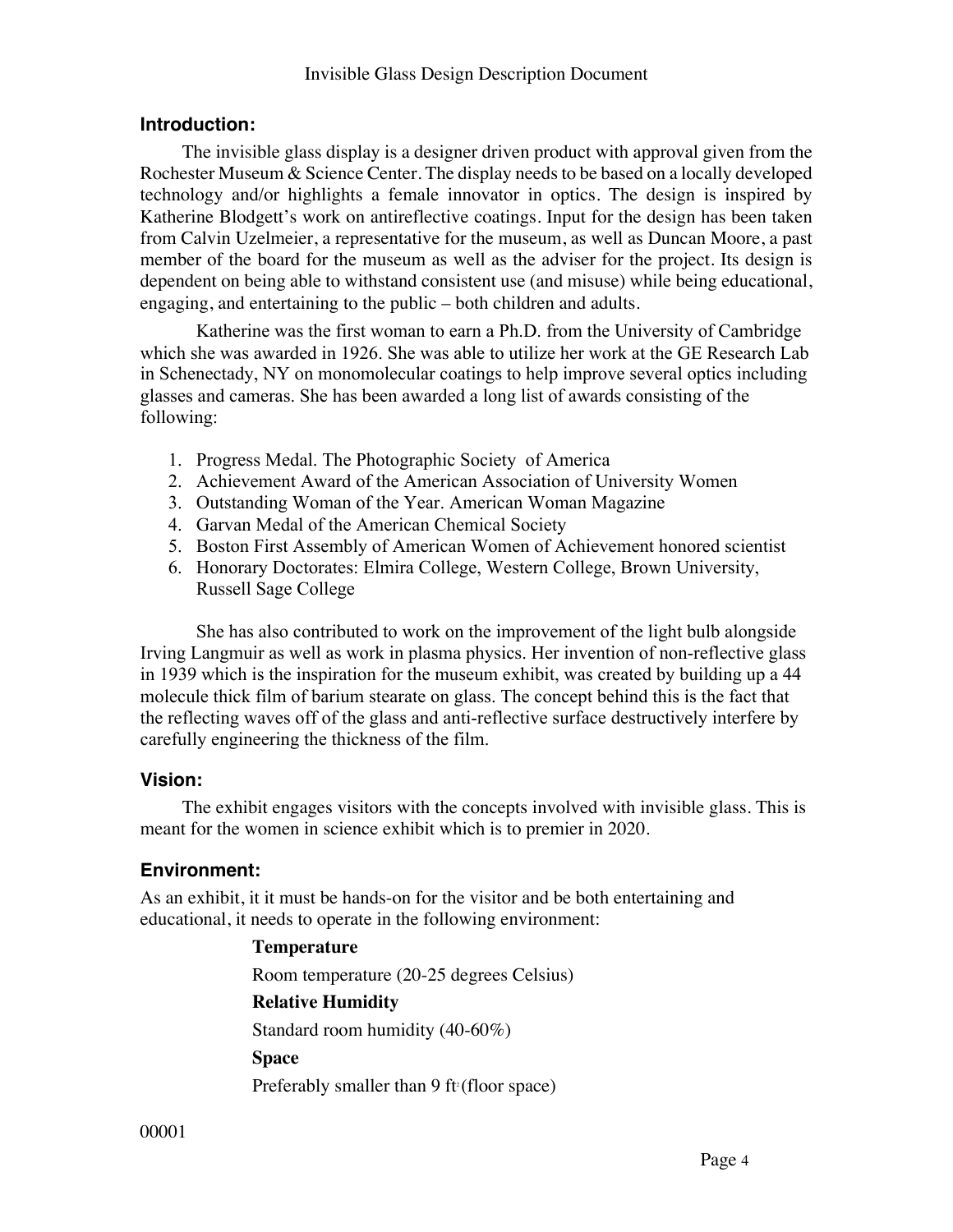## **Regulatory Issues:**

Needs to be able to withstand misuse in every conceivable way (knocking, pulling, pushing, excessive use of force, etc.) and minimize the need for cleaning and replenishing.

#### **Fitness for use:**

#### **The invisible glass display will:**

- Use a sturdy container to hold three liquids (able to withstand a force TBD).
- Have a method of a user lowering two glass rods into the liquids without having the opportunity to cause damage to the individual or display.
- Have a method of minimizing the mixing of the three liquids when the glass rods are used consistently over a large period of time with as much force as the system allows (referencing back to the previous requirement to limit the force or speed that an individual can lower the rods).
- Have one liquid cause the first glass rod to be "invisible" and the second glass rod to be visible. Have another liquid that makes the second glass rod "invisible" and the first glass rod visible. The exact desired matching of refractive indices will be determined with experimentation. Pictures will be reviewed with the customer to decide what refractive indices satisfactorily causes the glass rods to become "invisible." The third liquid will make both glass rods visible.
- The liquids are allowed to be flammable and/or inedible. The liquids are not able to be highly toxic with skin exposure.
- The liquids are allowed to be replaced maximum of every two months. It is necessary that the liquids will not harbor bacteria or any undesired contaminants within this time frame.
- Create a caption for the display that offers a simple yet informative explanation of the processes at hand.
- There is no set cost for this exhibit the museum will determine the amount they are willing to spend after prototyping.
- It is desired that a prototype is brought into the museum for testing. This prototype does not need to be finalized in any way. It is simply meant as a proof of concept and enable the project team to observe visitor use in order to better evaluate its effectiveness and make iterative changes.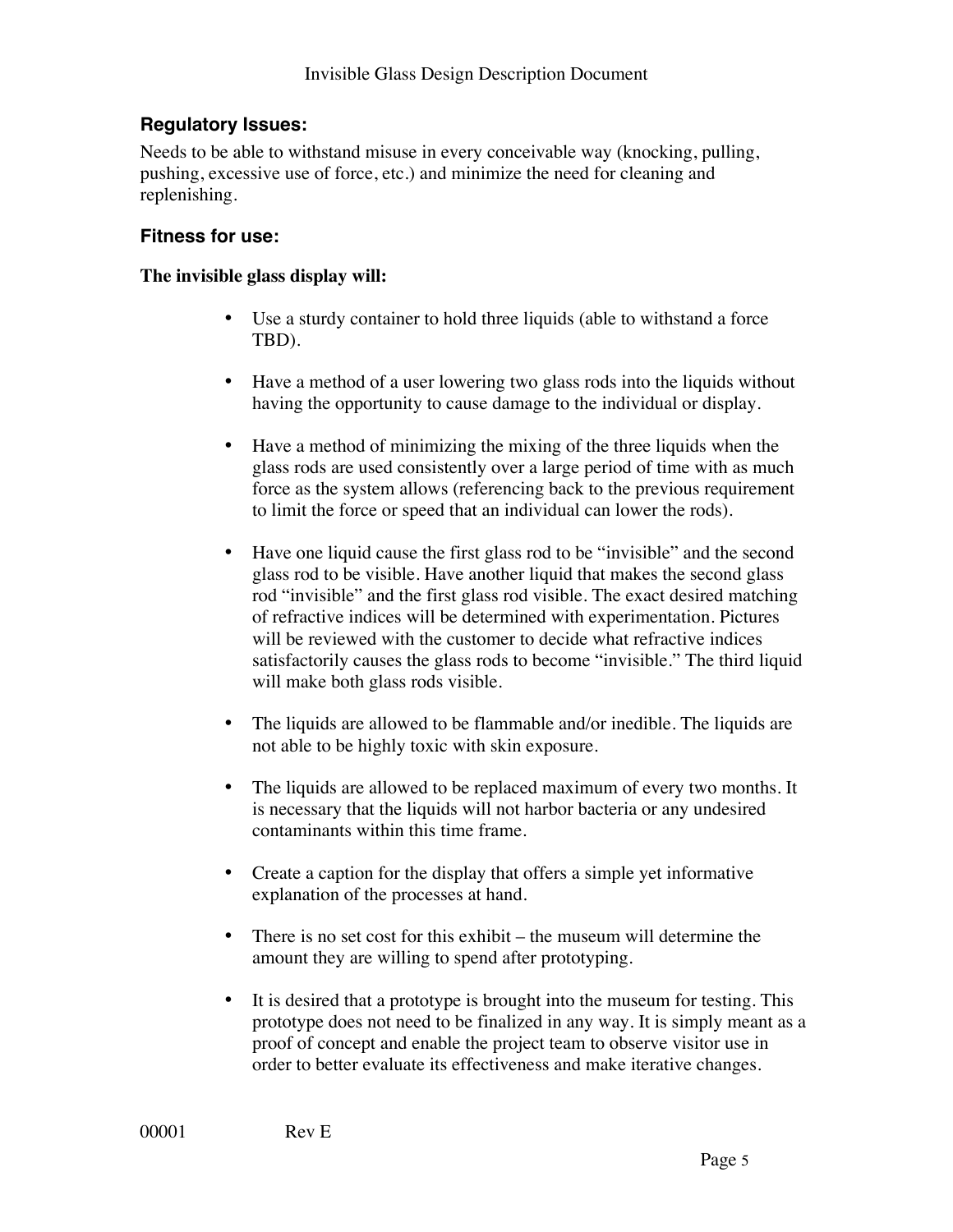

**Figure 1:** Subsystem Diagram

**Figures of Setup:**



**Figure 2:** Front view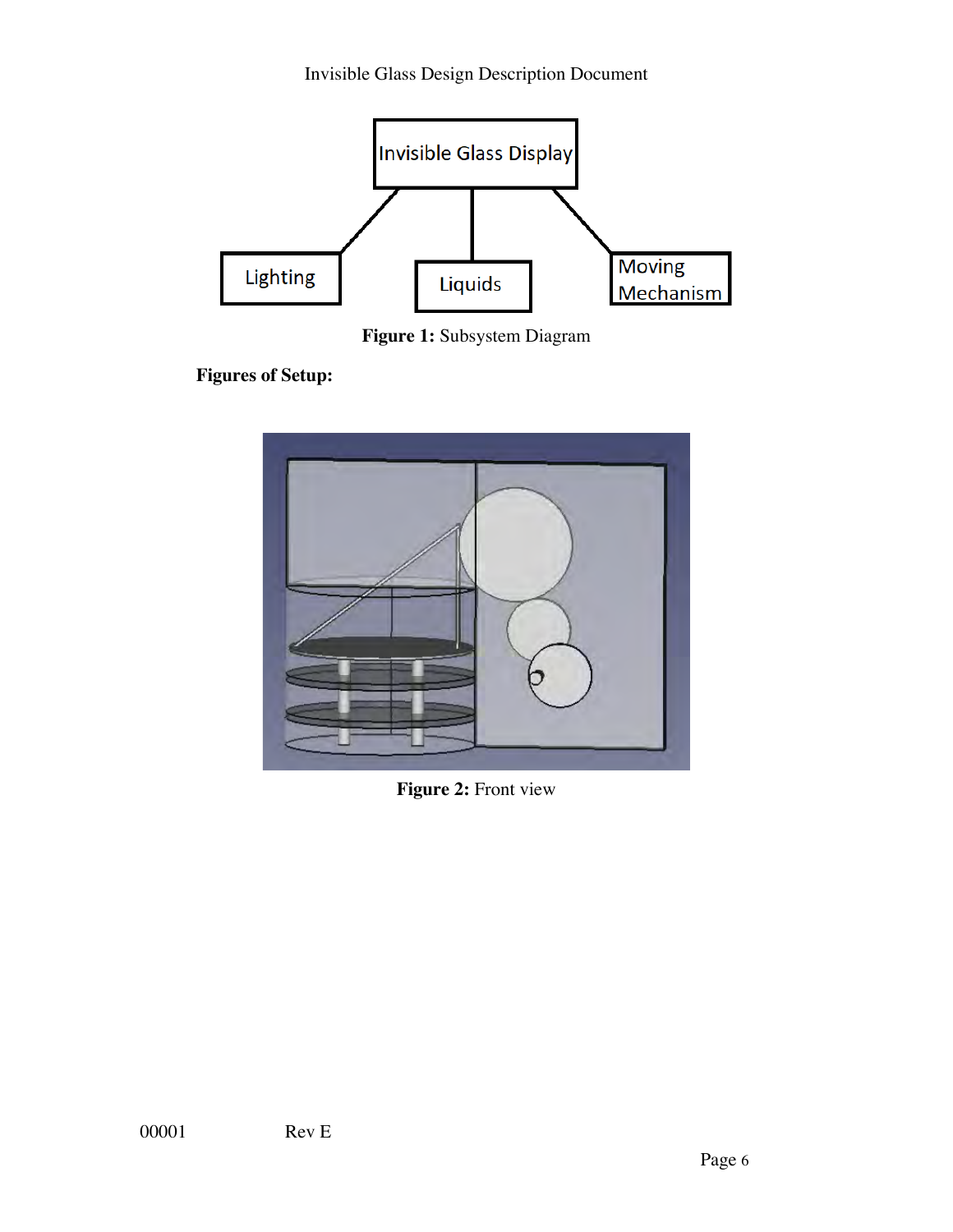Invisible Glass Design Description Document



**Figure 3:** Rear View



**Figure 4:** Angled Front View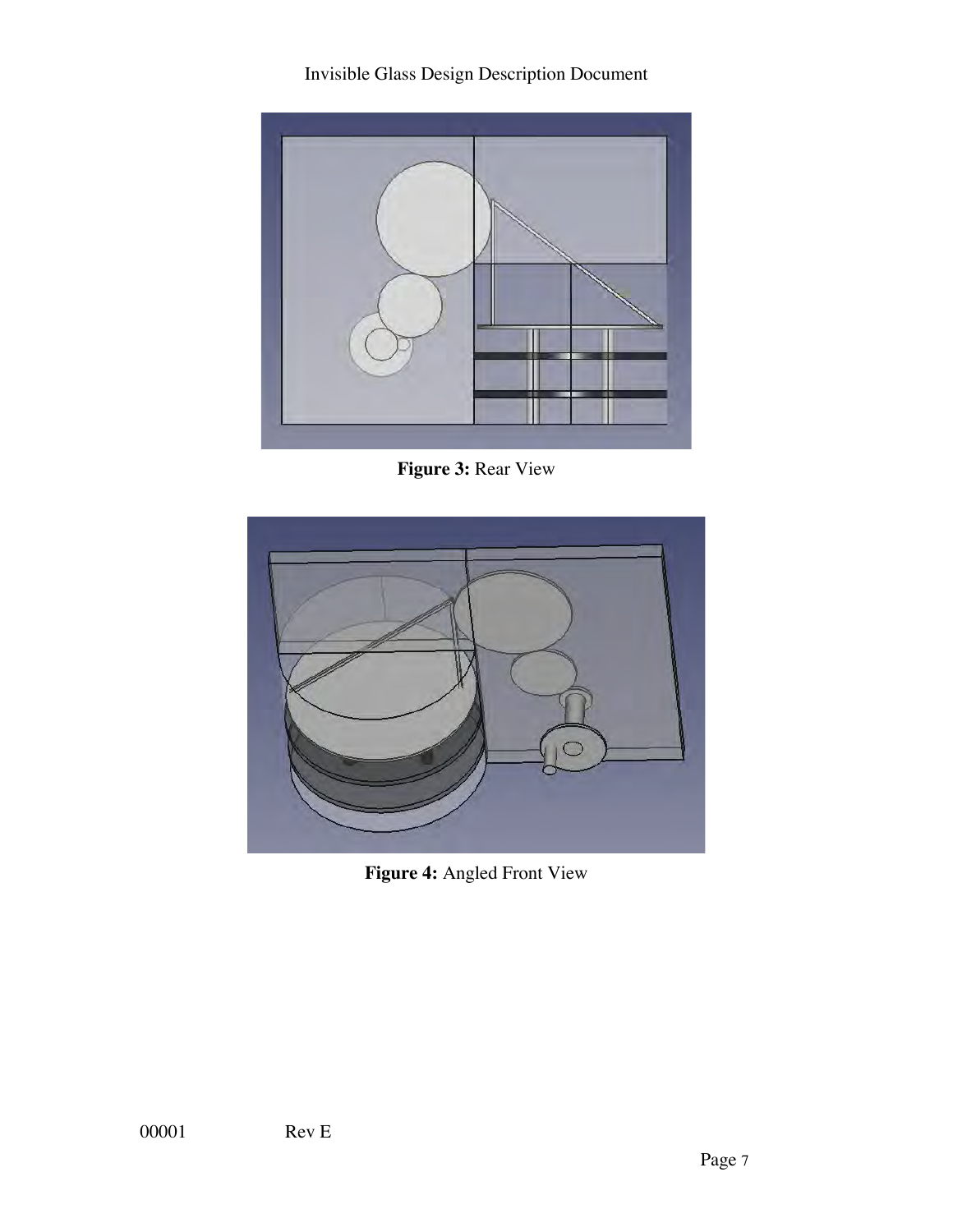## **It is Desirable That**

Addition of multicolor LED lights to the Display:

- The glass potentially might be visible or invisible at different wavelengths
- Test materials with Spectrophotometer to determine index over range of wavelengths
- Users will be able to change color of LED to view how wavelength affects index of refraction.
- This will teach them how some coatings and materials need to be chosen based on the primary wavelength used in the system.

## **Group Responsibilities:**

The group is responsible for:

A working prototype and a product description.

The group is not responsible for:

The finalized exhibit that will be displayed in 2020.

#### **Materials:**

Materials are subject to change over the course of testing

- Laboratory
- Propylene Glycol
- Cedar Oil
- CaF Glass Rod
- BK7 Glass Rod
- Pyrex
- Vegetable Oil
- Clear Container
- Rubber Bristles
- Gears

#### **Timeline:**

- Fall
	- o October 25, 2017: Customer Meeting
	- o November 1, 2017: PRD 1
	- o November 8, 2017: Customer Meeting
	- o November 15, 2017: PRD 2
	- o November 22, 2017: Customer Meeting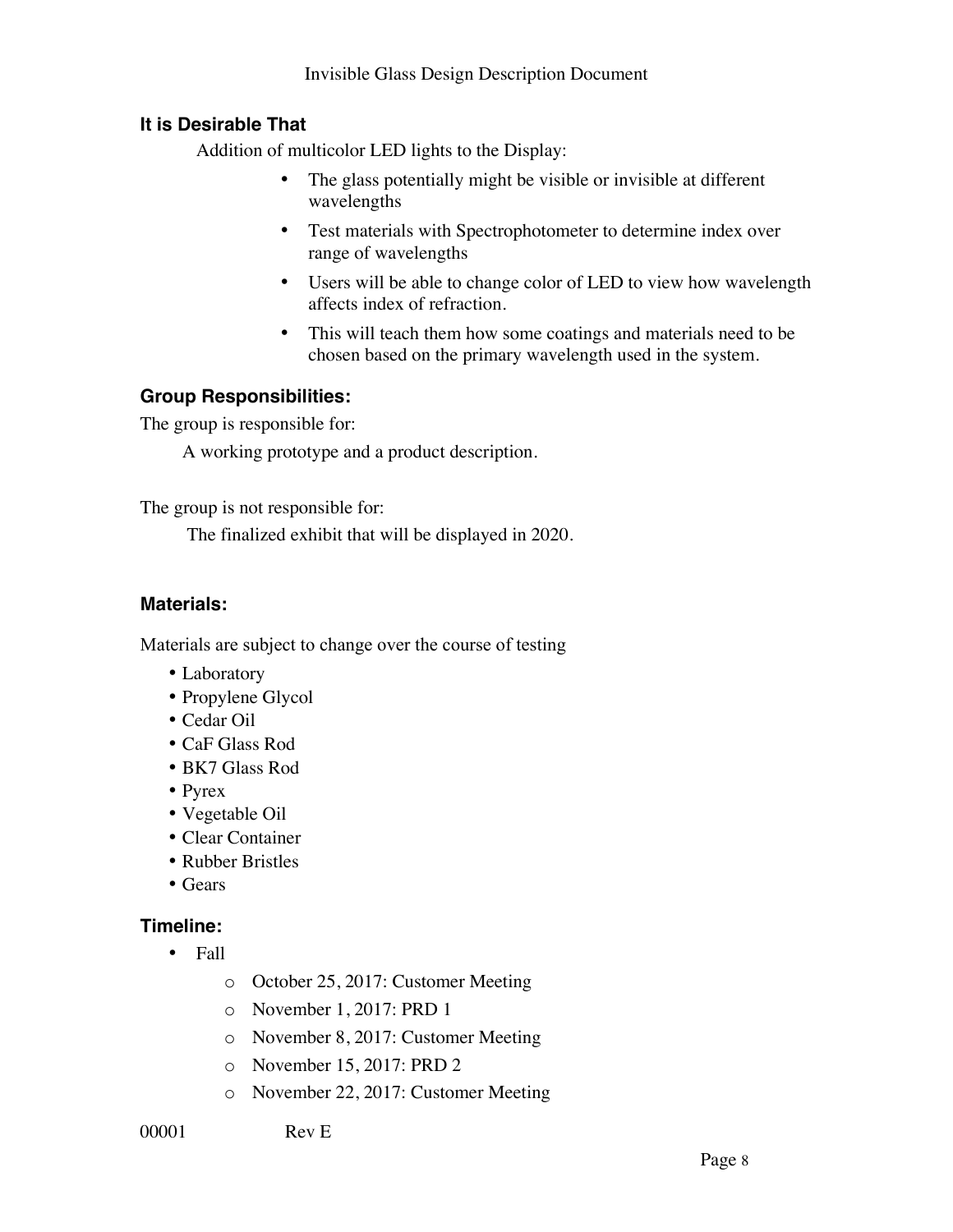- o November 29, 2017: PRD 3
- o December 5, 2017: Customer Meeting
- o December 11, 2017: PRD 4
- o December 14, 2017: Final PRD
- Spring
	- o January 1, 2018: Testing mixing qualities of liquids
	- o March 1, 2018: In museum testing of product
	- o April 1, 2018: Finalized working prototype

#### **References:**

- Whelan, M., and Dr. Edwin Reilly. "Katharine Burr Blodgett." *Katharine Burr Blodgett - Engineering Hall of Fame*, Edison Tech Center, 2014, www.edisontechcenter.org/Blodgett.html.
- "Irving Langmuir and Katharine Burr Blodgett." *Chemical Heritage Foundation*, 30 Oct. 2015, www.chemheritage.org/historical-profile/irving-langmuir-andkatharine-burr-blodgett.

## **Appendix:**



**Figure 5:** Side lighting Calcium Fluoride in Ethylene Glycol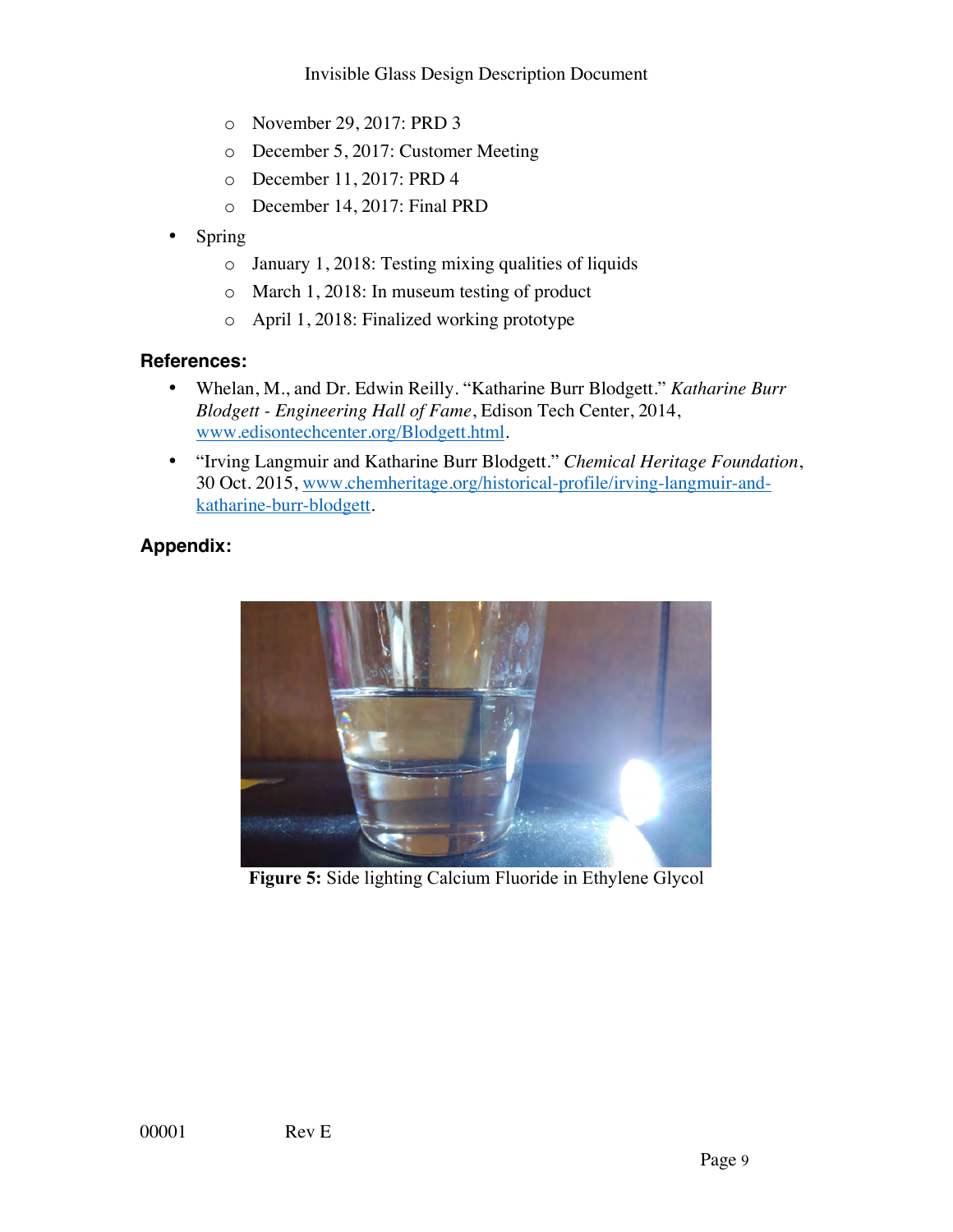Invisible Glass Design Description Document



**Figure 6:** Front lighting Calcium Fluoride in Ethylene Glycol



Figure 7: Pyrex in Vegetable Oil



**Figure 8:** Calcium Fluoride in Ethylene Glycol and Ethylene Glycol with Oil